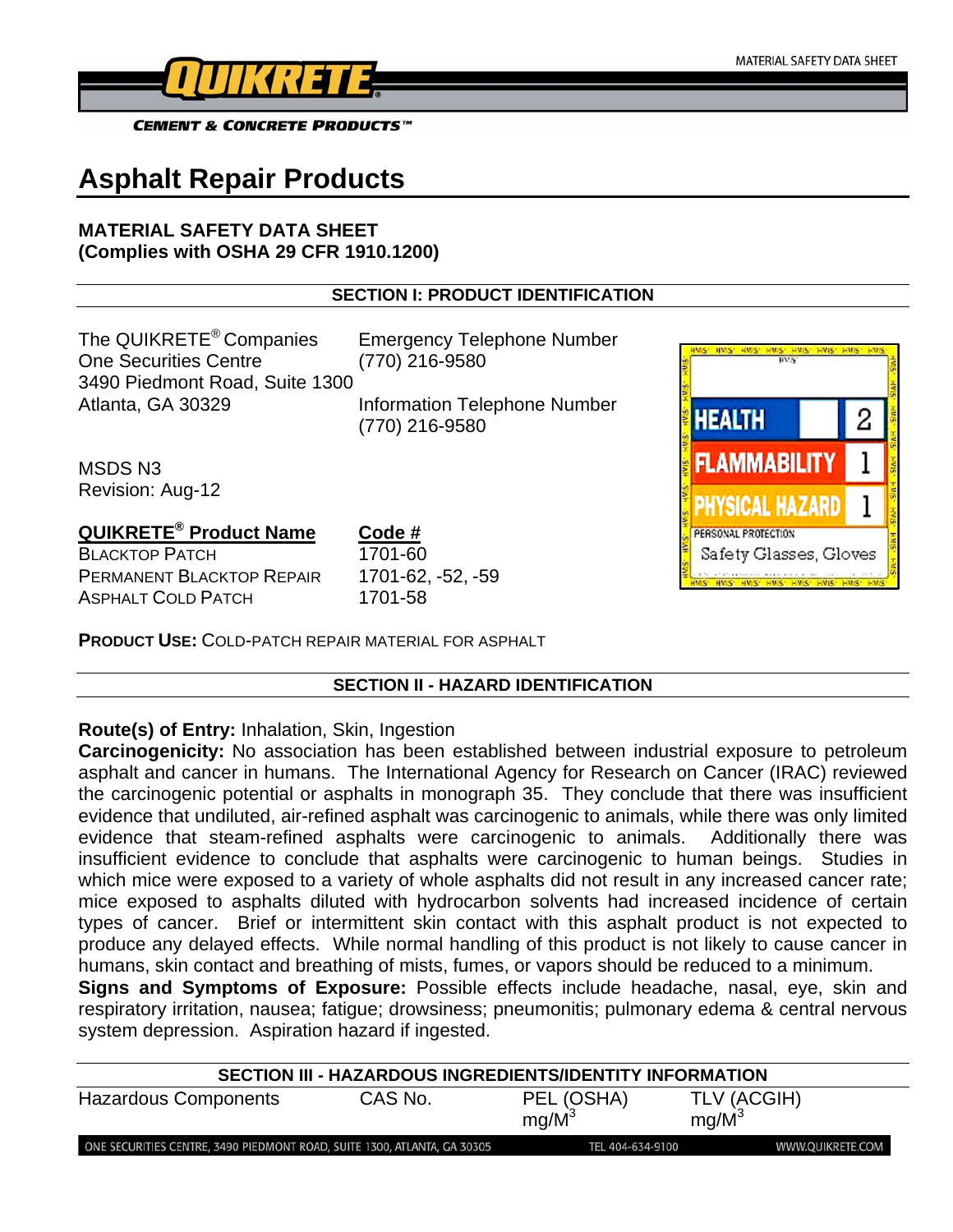

| <b>CEMENT &amp; CONCRETE PRODUCTS</b> <sup>TM</sup> |            |           |                      |
|-----------------------------------------------------|------------|-----------|----------------------|
| <b>Crushed Limestone</b>                            | 01317-65-3 | 5         | 5                    |
| Petroleum Asphalt                                   | 8052-42-4  | 5(2)      |                      |
| Silica sand, crystalline (1)                        | 14808-60-7 | <u>10</u> | (respirable)<br>0.05 |
|                                                     |            | $%SiO2+2$ |                      |
| May contain one of the following:                   |            |           |                      |
| Diesel fuel/Kerosene                                |            |           | 100(3)               |
| <b>Petroleum Distillates</b>                        | 8030-30-6  | $100$ ppm | $100$ ppm            |
| (Naphtha)                                           |            |           |                      |

(1) Silica is a natural occurring constituent in Limestone. The silica in this product is in a liquid suspension and is not expected to be in a respirable form under normal usage conditions.

(2) In 1997 the ACGH proposed lowering the exposure limit for petroleum asphalt to 0.5 mg/M<sup>3</sup>.

 $(3)$  In 1997 the ACGH proposed an exposure limit of 100 mg/M<sup>3</sup>. This agency is also proposing to list these materials as category A3 carcinogens. Category A3 carcinogens have been shown to be carcinogenic to animals at relatively high doses of exposure when tested in a manner which is not considered to be relevant to worker exposure.

**Other Limits:** National Institute for Occupational Safety and Health (NIOSH). Recommended standard maximum permissible concentration=0.05 mg/M<sup>3</sup> (respirable free silica) as determined by a full-shift sample up to 10-hour working day, 40-hour work week. See NIOSH Criteria for a Recommended Standard Occupational Exposure to Crystalline Silica.

## **SECTION IV – First Aid Measures**

**Eyes:** Immediately flush eye thoroughly with water. Continue flushing eye for at least 15 minutes, including under lids, to remove all particles. Call physician immediately.

**Skin:** Wash skin with cool water and pH-neutral soap or a mild detergent. Seek medical treatment if irritation or inflammation develops or persists. Seek immediate medical treatment in the event of burns.

**Inhalation:** Remove person to fresh air. If breathing is difficult, administer oxygen. If not breathing, give artificial respiration. Seek medical help if coughing and other symptoms do not subside. Inhalations of large amounts of Portland cement require immediate medical attention.

**Ingestion:** Do not induce vomiting. GET MEDICAL ATTENTION PROMPTLY!

## **SECTION V - FIRE AND EXPLOSION HAZARD DATA**

Flash Point (Method Used): 150°F Minimum (Pensky-Martin Closed Cup Method - ASTM D93) **Flammable Limits: LEL:** 0.05 **VEL:** 5

**Extinguishing Media:** Water spray, Dry chemical, Foam or Carbon dioxide. Water or foam may cause frothing.

**Special Fire Fighting Procedures:** Self-contained Breathing apparatus required for enclosed areas. Avoid breathing vapors for long periods.

**Unusual Fire and Explosion Hazards:** Do not store with strong oxidants. Storage at elevated temperatures may cause release of flammable vapors in open air or explosive vapors in confined spaces. Can cause the creation of carbon monoxide, carbon dioxide, and hydrocarbons.

## **SECTION VI – ACCIDENTAL RELEASE MEASURES**

If spilled, remove from bodies of water. Shovel into containers for reuse or disposal in accordance with local, state and federal guidelines. Recover and recycle as much as possible.

ONE SECURITIES CENTRE, 3490 PIEDMONT ROAD, SUITE 1300, ATLANTA, GA 30305

TEL 404-634-9100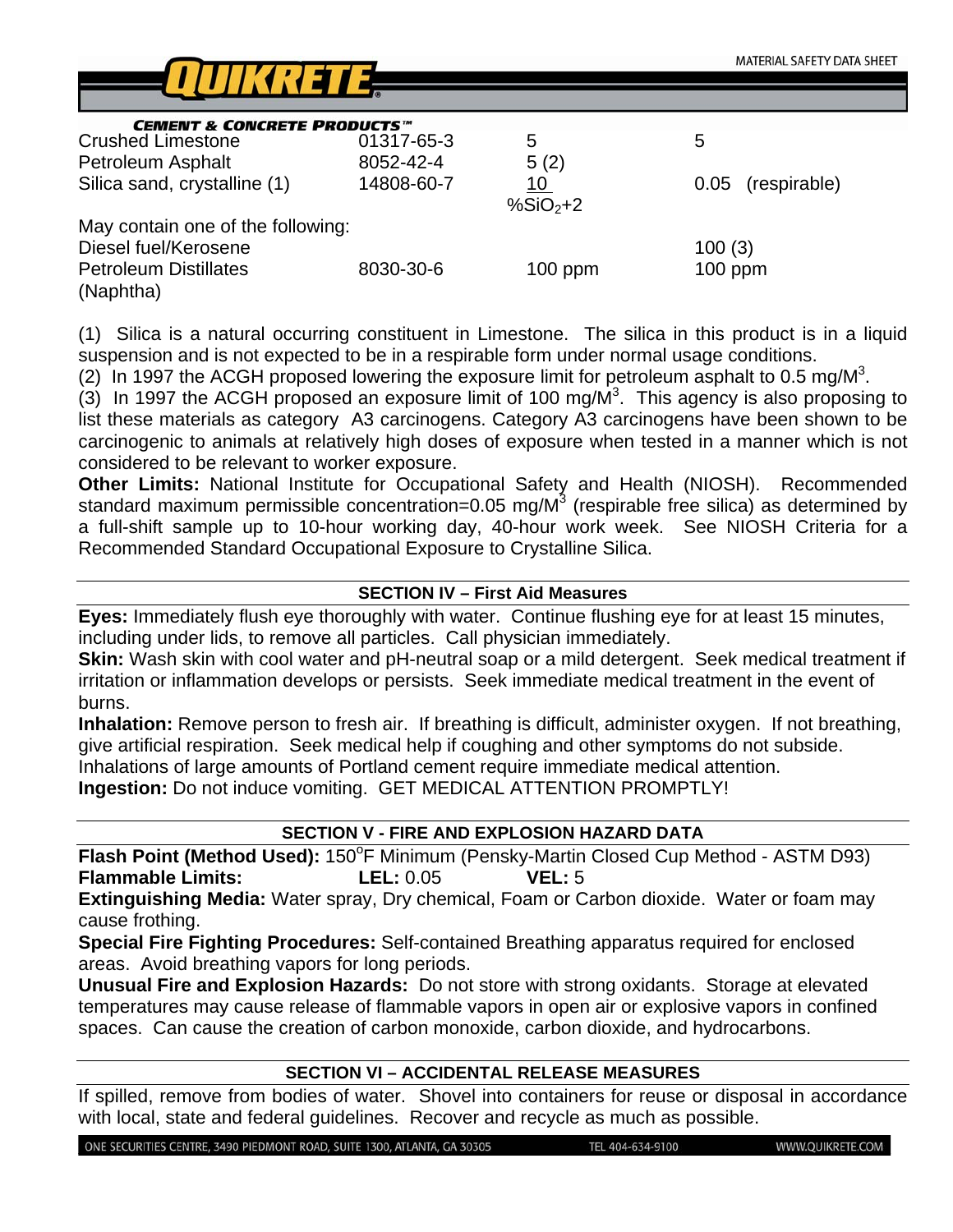

#### **CEMENT & CONCRETE PRODUCTS™**

#### **SECTION VII - PRECAUTIONS FOR SAFE HANDLING AND STORAGE**

Do not store with strong oxidizers. Store as OSHA Class IIIA Combustible material. Store away from heat sources and open flames.

#### **SECTION VIII – EXPOSURE CONTROL MEASURES**

**Engineering Controls:** Local exhaust with a minimum face velocity of 60 fpm **Personal Protection:** Use of a NIOSH/MSHA-approved hydrocarbon vapor or supplied respiratory protection required in confined spaces. Use impervious gloves to avoid skin contact. Use splash goggles and face shields when eye/face contact may occur.

**Precautions:** Do not use solvents or abrasive cleaners to wash exposed skin.

WARN EMPLOYEES AND/OR CUSTOMERS OF THE HAZARDS AND REQUIRED OSHA PRECAUTIONS ASSOCIATED WITH THE USE OF THIS PRODUCT.

#### **SECTION IX - PHYSICAL/CHEMICAL CHARACTERISTICS**

**Appearance and Odor**: Black semi-solid material with a hydrocarbon odor **Boiling Point:** (1) 105-338 F (40-170 C) **Vapor Density:** >4 **Specific Gravity:** Approximately 2.25 **Evaporation Rate:** (1) > 0.1 **Vapor Pressure:** (1) 10-200 mm Hg @ 68 F (20 C) **Solubility in Water:** Negligible **Melting Point:** (1) 100-135 F (38-57 C) (1) Properties of asphalt binder portion of the product.

## **SECTION X - REACTIVITY DATA**

**Stability:** Stable

**Incompatibility (Materials to Avoid):** Strong Oxidizers like liquid oxygen, sodium or calcium hypochlorite

**Hazardous Decomposition or Byproducts:** Incomplete combustion can yield carbon monoxide, and oxides of sulfur and nitrogen and various hydrocarbons.

**Hazardous Polymerization:** Will not occur

## **SECTION XI – TOXICOLOGICAL INFORMATION**

**Routes of Entry:** Inhalation, Ingestion **Toxicity to Animals:** 

LD50: Not Available

LC50: Not Available

**Chronic Effects on Humans:** Conditions aggravated by exposure include eye disease, skin disorders and Chronic Respiratory conditions.

**Special Remarks on Toxicity:** Not Available

#### **SECTION XII – ECOLOGICAL INFORMATION**

ONE SECURITIES CENTRE, 3490 PIEDMONT ROAD, SUITE 1300, ATLANTA, GA 30305

TEL 404-634-9100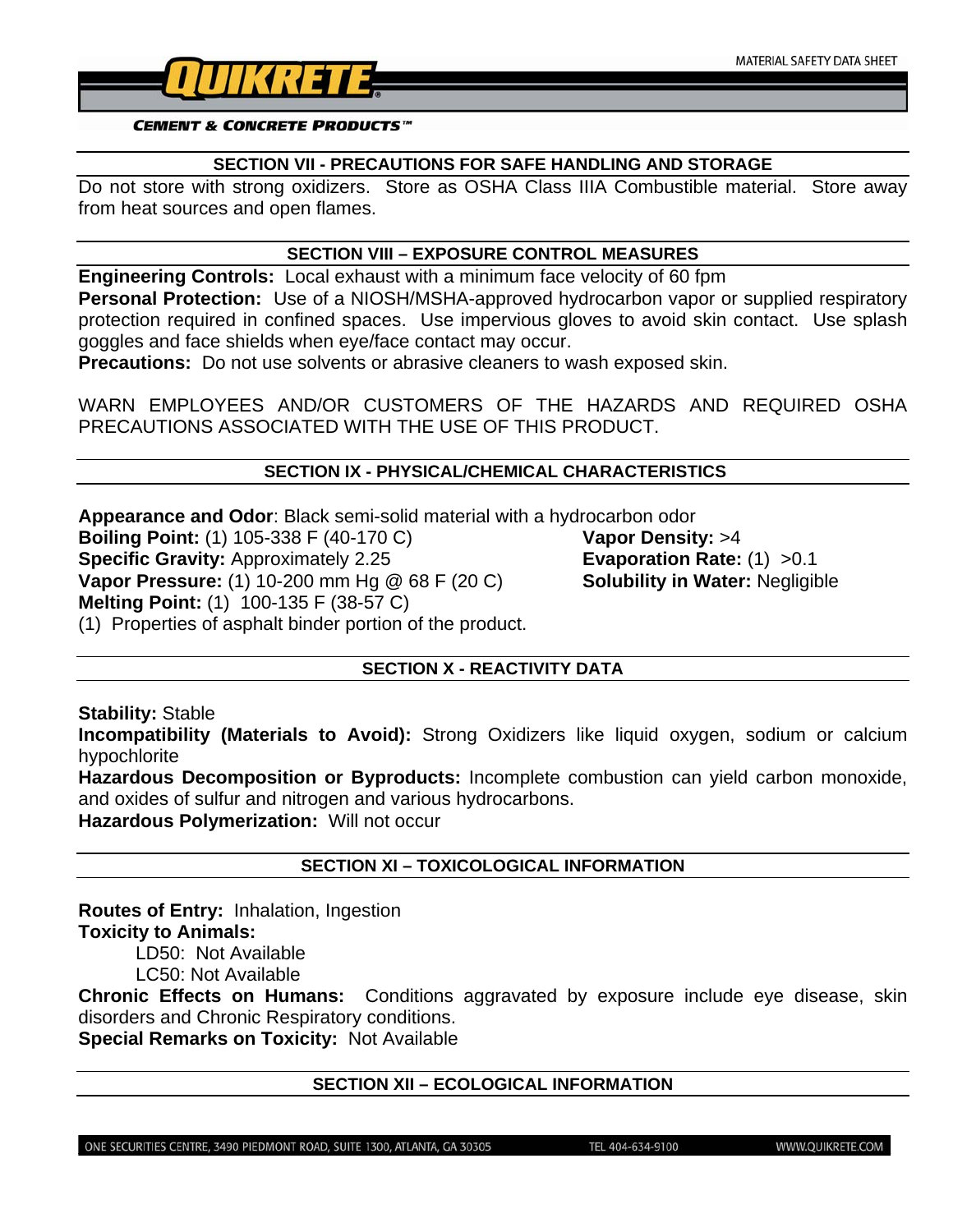

**CEMENT & CONCRETE PRODUCTS**<sup>"</sup><br>Ecotoxicity: Not Available **BOD5 and COD:** Not Available **Products of Biodegradation:** Not available **Toxicity of the Products of Biodegradation:** Not available **Special Remarks on the Products of Biodegradation:** Not available

## **SECTION XIII – DISPOSAL CONSIDERATIONS**

**Waste Disposal Method:** Dispose of unusable material via licensed waste disposal company in accordance with local, state and federal guidelines.

## **SECTION XIV – TRANSPORT INFORMATION**

**DOT/UN Shipping Name:** Non-regulated **DOT Hazard Class:** Non-regulated **Shipping Name:** Non-regulated Non-Hazardous under U.S. DOT and TDG Regulations

## **SECTION XV – OTHER REGULATORY INFORMATION**

**US OSHA 29CFR 1910.1200:** Considered hazardous under this regulation and should be included in the employers hazard communication program

**SARA (Title III) Sections 311 & 312:** Not determined

**SARA (Title III) Section 313:** Not subject to reporting requirements

**TSCA (May 1997):** All components are on the TSCA inventory list

**Federal Hazardous Substances Act**: Is a hazardous substance subject to statues promulgated under the subject act

**Canadian Environmental Protection Act:** Not listed

**Canadian WHMIS:** Considered to be a hazardous material under the Hazardous Products Act as defined by the Controlled Products Regulations and subject to the requirements of Health Canada's Workplace Hazardous Material Information (WHMIS). This product has been classified according to the hazard criteria of the Controlled Products Regulation (CPR). This document complies with the WHMIS requirements of the Hazardous Products Act (HPA) and the CPR.

**SECTION XVI – OTHER INFORMATION** 

| SECTION XVI – OTHER INFORMATION |               |                                                                                                                  |  |  |
|---------------------------------|---------------|------------------------------------------------------------------------------------------------------------------|--|--|
|                                 |               |                                                                                                                  |  |  |
| HMIS-III:                       |               | Health $- 0 = No$ significant health risk                                                                        |  |  |
|                                 |               | $1 =$ Irritation or minor reversible injury possible                                                             |  |  |
|                                 |               | $2$ = Temporary or minor injury possible                                                                         |  |  |
|                                 |               | 3 = Major injury possible unless prompt action is taken                                                          |  |  |
|                                 |               | $4$ = Life threatening, major or permanent damage possible                                                       |  |  |
|                                 | Flammability- | $0 =$ Material will not burn                                                                                     |  |  |
|                                 |               | $1$ = Material must be preheated before ignition will occur                                                      |  |  |
|                                 |               | $2$ = Material must be exposed to high temperatures before ignition                                              |  |  |
|                                 |               | $3$ = Material capable of ignition under normal temperatures                                                     |  |  |
|                                 |               | $4$ = Flammable gases or very volatile liquids; may ignite spontaneously                                         |  |  |
|                                 |               | ONE SECURITIES CENTRE, 3490 PIEDMONT ROAD, SUITE 1300, ATLANTA, GA 30305<br>WWW.QUIKRETE.COM<br>TEL 404-634-9100 |  |  |
|                                 |               |                                                                                                                  |  |  |